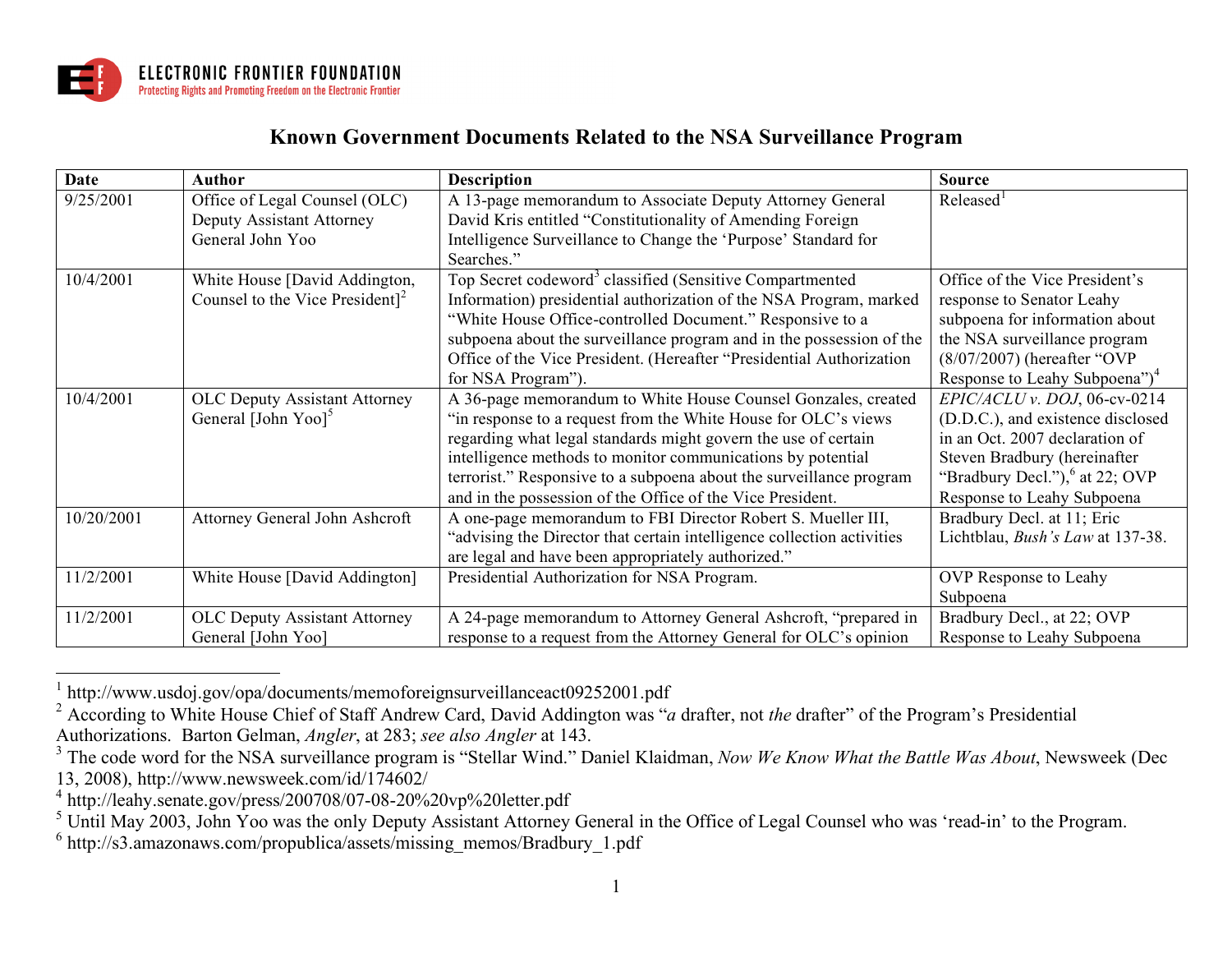

|            |                                                          | concerning the legality of certain communications intelligence<br>activities." Responsive to a subpoena about the surveillance program<br>and in the possession of the Office of the Vice President.                                                                                                                                                                                                               |                                                                            |
|------------|----------------------------------------------------------|--------------------------------------------------------------------------------------------------------------------------------------------------------------------------------------------------------------------------------------------------------------------------------------------------------------------------------------------------------------------------------------------------------------------|----------------------------------------------------------------------------|
| 11/5/2001  | <b>OLC Deputy Assistant Attorney</b><br>General John Yoo | A memorandum to Associate Deputy Attorney General [David<br>$Kris$ <sup><math>\prime</math></sup> concluding that the Deputy Attorney General can approve<br>warrantless electronic surveillance against people within the U.S. or<br>U.S. citizens abroad when the information is collected for<br>intelligence purposes rather than for law enforcement.                                                         | Released <sup>8</sup>                                                      |
| 11/30/2001 | White House [David Addington]                            | Presidential Authorization for NSA Program.                                                                                                                                                                                                                                                                                                                                                                        | OVP Response to Leahy<br>Subpoena                                          |
| 1/9/2002   | White House [David Addington]                            | Presidential Authorization for NSA Program.                                                                                                                                                                                                                                                                                                                                                                        | OVP Response to Leahy<br>Subpoena                                          |
| 1/9/2002   | Deputy Assistant Attorney<br>General, OLC [John Yoo]     | A two-page memorandum for Attorney General John Ashcroft,<br>which "relates to the Attorney General's review of the legality of the<br>President's order authorizing the TSP in the course of considering<br>that program's reauthorization, which was done approximately every<br>45 days." Responsive to a subpoena about the surveillance program<br>and in the possession of the Office of the Vice President. | Bradbury Decl at 9; OVP<br>Response to Leahy Subpoena                      |
| 2/8/2002   | <b>OLC Deputy Assistant Attorney</b><br>General John Yoo | An at least 13-page memorandum to William J. Haynes II, the<br>General Counsel of the Department of Defense, "prepared in<br>response to a request for OLC views regarding the legality of certain<br>hypothetical activities."                                                                                                                                                                                    | Bradbury Decl. at 21-22;<br>Bradbury January 15, 2009<br>Memo <sup>9</sup> |
| 3/14/2002  | White House [David Addington]                            | Presidential Authorization for NSA Program.                                                                                                                                                                                                                                                                                                                                                                        | OVP Response to Leahy<br>Subpoena                                          |
| 4/18/2002  | White House [David Addington]                            | Presidential Authorization for NSA Program.                                                                                                                                                                                                                                                                                                                                                                        | OVP Response to Leahy<br>Subpoena                                          |
| 5/17/2002  | Department of Justice                                    | Department of Justice memo, responsive to a subpoena about the<br>surveillance program and in the possession of the Office of the Vice<br>President.                                                                                                                                                                                                                                                               | OVP Response to Leahy<br>Subpoena                                          |

<sup>&</sup>lt;sup>7</sup> "David S. Kris was the Associate Deputy Attorney General for national security issues in the United States Department of Justice (DOJ) from 2000 to 2003." http://en.wikipedia.org/wiki/David\_S.\_Kris; *see also* Litchblau, *Bush's Law*, at 140-142 (Deputy Attorney General Larry "Thompson asked one of his top deputies, David Kris, to write him a memo analyzing the troubling question of whether he should sign" warrantless wiretapping applications stemming from unknown sources).

<sup>8</sup> http://www.usdoj.gov/olc/25.htm

<sup>9</sup> http://www.usdoj.gov/opa/documents/memostatusolcopinions01152009.pdf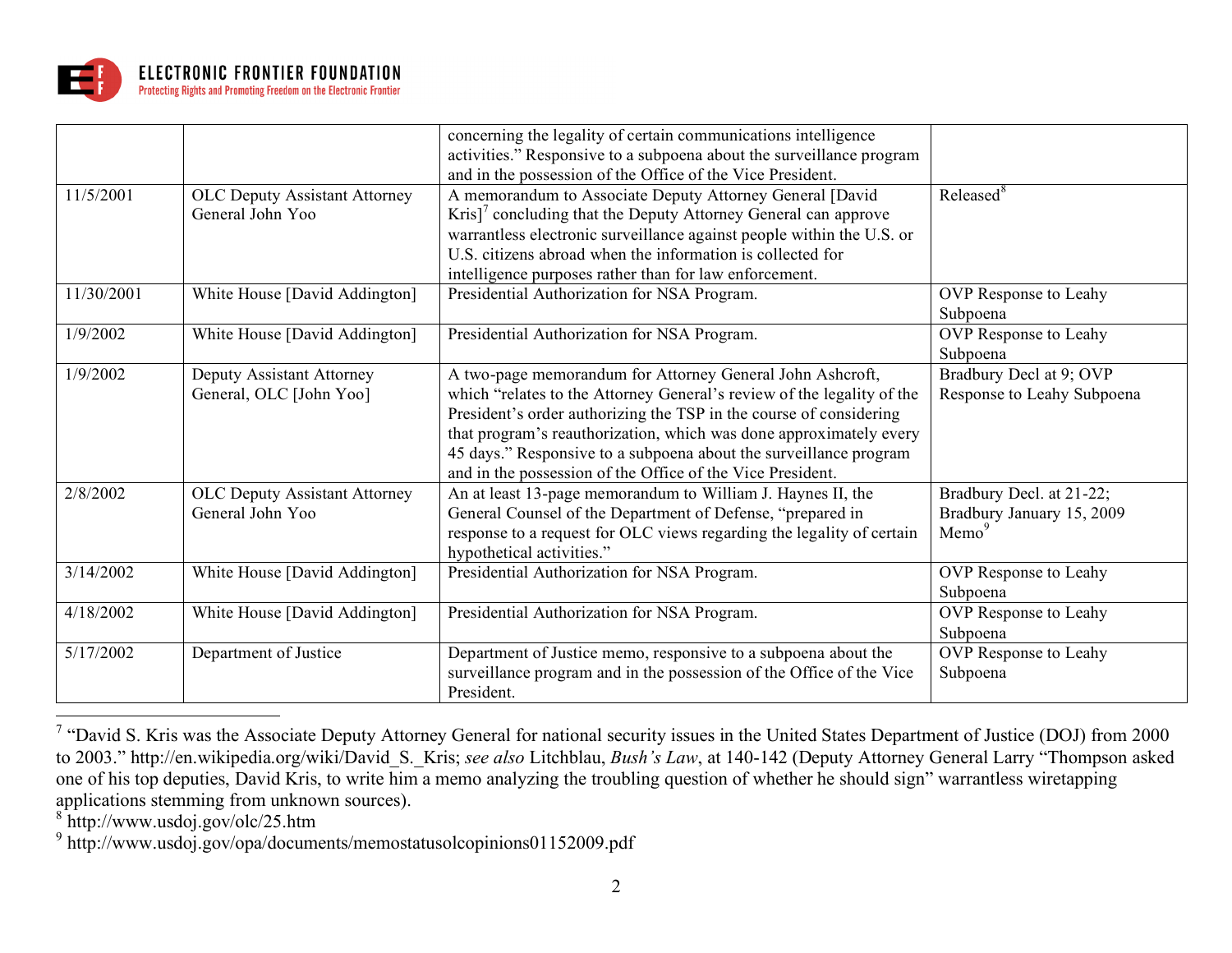

| 5/21/2002  | White House [David Addington]     | Presidential Authorization for NSA Program.                           | OVP Response to Leahy                    |
|------------|-----------------------------------|-----------------------------------------------------------------------|------------------------------------------|
|            |                                   |                                                                       | Subpoena                                 |
| 6/24/2002  | White House [David Addington]     | Presidential Authorization for NSA Program.                           | OVP Response to Leahy                    |
|            |                                   |                                                                       | Subpoena                                 |
| 7/30/2002  | White House [David Addington]     | Presidential Authorization for NSA Program.                           | OVP Response to Leahy                    |
|            |                                   |                                                                       | Subpoena                                 |
| 9/10/2002  | White House [David Addington]     | Presidential Authorization for NSA Program.                           | <b>OVP</b> Response to Leahy             |
|            |                                   |                                                                       | Subpoena                                 |
| 10/11/2002 | Deputy Assistant Attorney         | A nine-page memorandum to Attorney General John Ashcroft,             | Bradbury Decl. at 22; OVP                |
|            | General in OLC [John Yoo]         | "prepared in response to a request for OLC's views concerning the     | Response to Leahy Subpoena               |
|            |                                   | legality of certain communications intelligence activities."          |                                          |
|            |                                   | Responsive to a subpoena about the surveillance program and in the    |                                          |
|            |                                   | possession of the Office of the Vice President.                       |                                          |
| 10/15/2002 | White House [David Addington]     | Presidential Authorization for NSA Program.                           | <b>OVP</b> Response to Leahy             |
|            |                                   |                                                                       | Subpoena                                 |
| 11/18/2002 | White House [David Addington]     | Presidential Authorization for NSA Program.                           | <b>OVP</b> Response to Leahy             |
|            |                                   |                                                                       | Subpoena                                 |
| 11/19/2002 | Assistant Director, Counter-      | Internal memorandum to the FBI Director "concerning certain issues    | Nov. 2007 Declaration of David           |
|            | Terrorism Division, FBI [Larry A. | and proposals regarding the TSP as well as a summary of               | Hardy (Hardy Decl.) at 22. <sup>11</sup> |
|            | $Medford]$ <sup>10</sup>          | information concerning the FBI's participation in the TSP."           |                                          |
| 1/8/2003   | White House [David Addington]     | Presidential Authorization for NSA Program.                           | OVP Response to Leahy                    |
|            |                                   |                                                                       | Subpoena                                 |
| 1/23/2003  | Assistant Director, Counter-      | Internal memorandum to the FBI Director "concerning certain issues    | Hardy Decl. at 23                        |
|            | Terrorism Division, FBI [Larry A. | and proposals regarding the FBI's participation in the TSP and the    |                                          |
|            | Medford]                          | staffing of FBI personnel who are involved with the TSP."             |                                          |
|            |                                   |                                                                       |                                          |
| 2/7/2003   | White House [David Addington]     | Presidential Authorization for NSA Program.                           | OVP Response to Leahy                    |
|            |                                   |                                                                       | Subpoena                                 |
| 2/20/2003  | Assistant Director, Counter-      | Internal memorandum to the FBI Director "concerning the staffing      | Hardy Decl. at 23                        |
|            | Terrorism Division, FBI [Larry A. | of FBI personnel who are involved with the TSP as well as a           |                                          |
|            | Medford]                          | background and summary of investigative information concerning        |                                          |
|            |                                   | the use of the TSP in a specific FBI counterterrorism investigation." |                                          |
| 2/25/2003  | Deputy Assistant Attorney         | A 12-page memorandum for Attorney General Ashcroft "prepared in       | Bradbury Decl. at 21; OVP                |

<sup>10</sup> http://web.archive.org/web/20030205055412/www.fbi.gov/libref/executives/asstmain.htm

<sup>11</sup> http://www.aclu.org/images/nsaspying/asset\_upload\_file285\_33266.pdf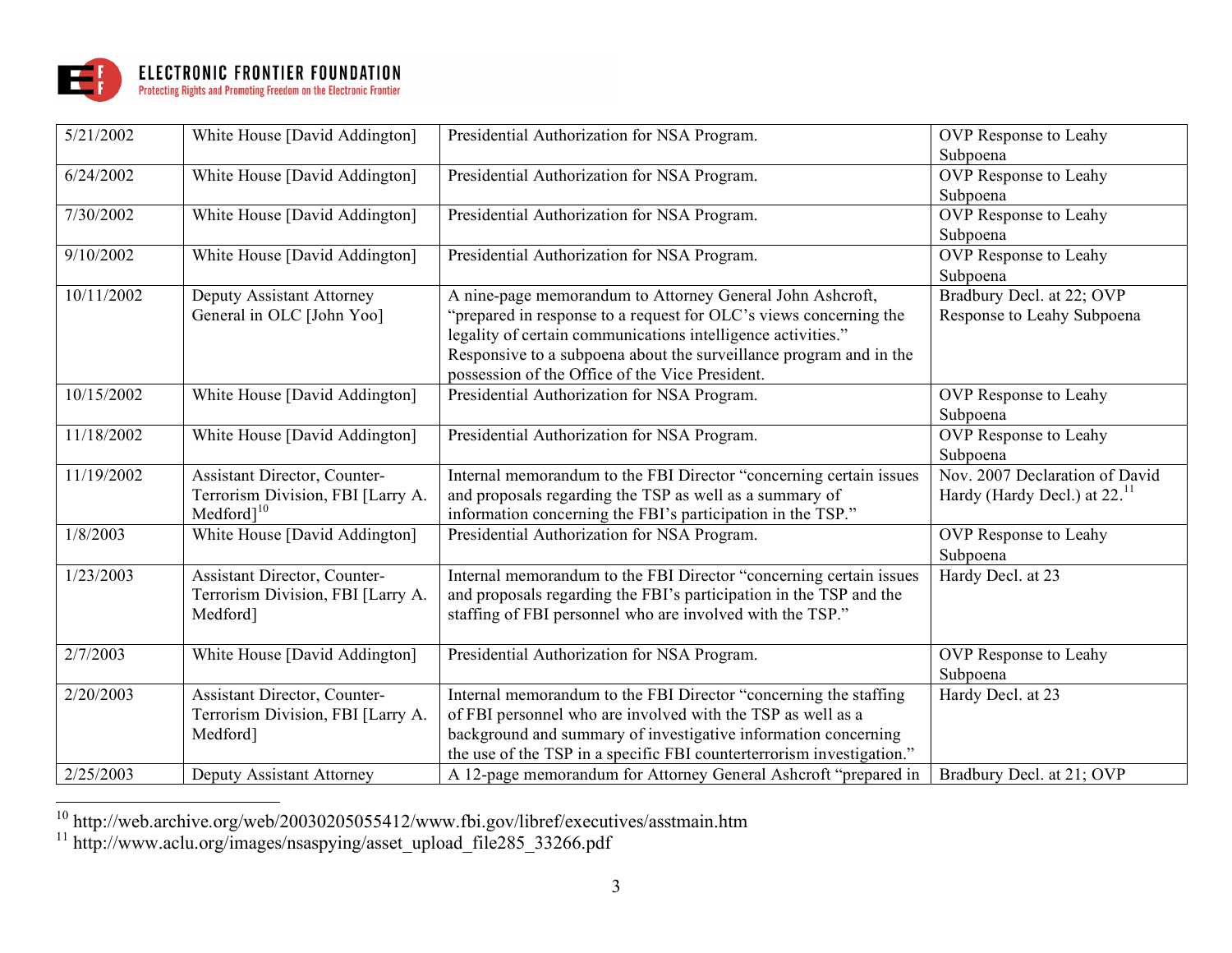

|            | General for OLC [John Yoo]                                 | response to a request from the Attorney General for legal advice<br>concerning the potential use of certain information collected in the<br>course of classified foreign intelligence activities." Responsive to a<br>subpoena about the surveillance program and in the possession of the<br>Office of the Vice President.                                                | Response to Leahy Subpoena               |
|------------|------------------------------------------------------------|----------------------------------------------------------------------------------------------------------------------------------------------------------------------------------------------------------------------------------------------------------------------------------------------------------------------------------------------------------------------------|------------------------------------------|
| 3/17/2003  | White House [David Addington]                              | Presidential Authorization for NSA Program.                                                                                                                                                                                                                                                                                                                                | OVP Response to Leahy<br>Subpoena        |
| 4/22/2003  | White House [David Addington]                              | Presidential Authorization for NSA Program.                                                                                                                                                                                                                                                                                                                                | OVP Response to Leahy<br>Subpoena        |
| 5/30/2003  | Deputy Assistant Attorney<br>General for $OLC12$           | A 19-page memorandum to the General Counsel of another<br>Executive Branch agency.                                                                                                                                                                                                                                                                                         | Bradbury Decl. at 26                     |
| 6/11/2003  | White House [David Addington]                              | Presidential Authorization for NSA Program.                                                                                                                                                                                                                                                                                                                                | OVP Response to Leahy<br>Subpoena        |
| 7/14/2003  | White House [David Addington]                              | Presidential Authorization for NSA Program.                                                                                                                                                                                                                                                                                                                                | OVP Response to Leahy<br>Subpoena        |
| 9/10/2003  | White House [David Addington]                              | Presidential Authorization for NSA Program.                                                                                                                                                                                                                                                                                                                                | OVP Response to Leahy<br>Subpoena        |
| 10/15/2003 | White House [David Addington]                              | Presidential Authorization for NSA Program.                                                                                                                                                                                                                                                                                                                                | OVP Response to Leahy<br>Subpoena        |
| 11/??/2003 | Jack L. Goldsmith, III, Assistant<br>Attorney General, OLC | Draft memorandum to Attorney General John Ashcroft "entitled<br>'Review of Legality of the [NSA] Program.""                                                                                                                                                                                                                                                                | Lichtblau, Bush's Law, at 176            |
| 12/9/2003  | White House [David Addington]                              | Presidential Authorization for NSA Program.                                                                                                                                                                                                                                                                                                                                | OVP Response to Leahy<br>Subpoena        |
| 1/14/2004  | White House [David Addington]                              | Presidential Authorization for NSA Program.                                                                                                                                                                                                                                                                                                                                | <b>OVP</b> Response to Leahy<br>Subpoena |
| 3/9/2004   | FBI Office of the General Counsel                          | "A package of four documents concerning the TSP and participation<br>in the TSP and other issues regarding FBI counterterrorism<br>investigations," which were obtained from the working files of FBI<br>General Counsel Valerie Caproni. It "contains a discussion of<br>operational details and statistics related to the use of and reliance on<br>the TSP by the FBI." | Hardy Decl. at 25; Hardy Ex. A at<br>7   |
| 3/9/2004   | <b>FBI</b>                                                 | A PowerPoint slide presentation.                                                                                                                                                                                                                                                                                                                                           | Hardy Exh. A at $1^{13}$                 |
| 3/11/2004  | David Addington, Counsel to the                            | Revised Presidential Authorization for NSA Program, with a                                                                                                                                                                                                                                                                                                                 | Gelman, <i>Angler</i> at 311-313; OVP    |

<sup>12</sup> John Yoo stepped down from his position as Deputy Assistant Attorney General for the Office of Legal Counsel in May 2003.

<sup>&</sup>lt;sup>13</sup> http://www.aclu.org/images/nsaspying/asset\_upload\_file222\_33267.pdf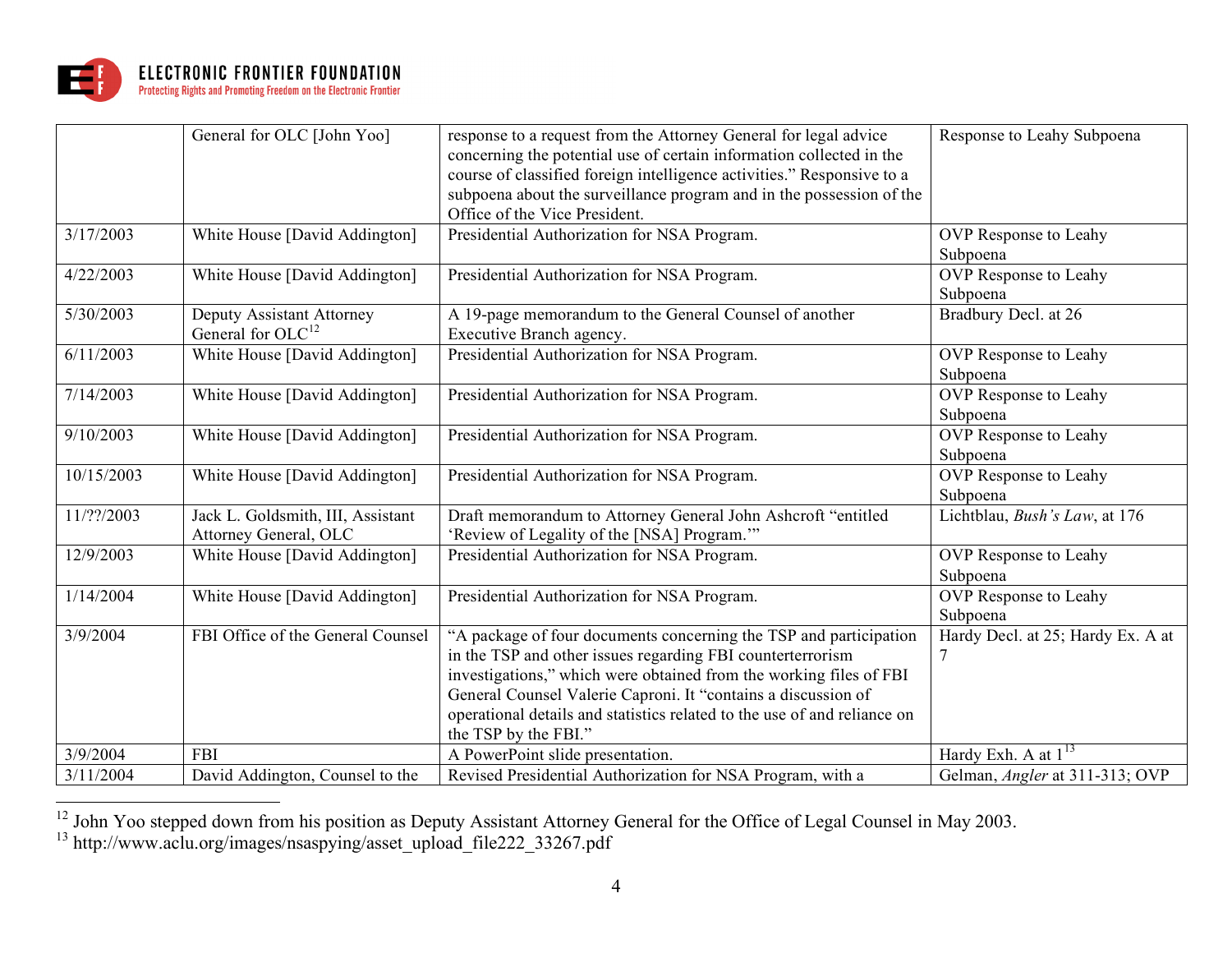

|                  | Vice President                     | signature line for Counsel to the President instead of the Attorney              | Response to Leahy Subpoena              |
|------------------|------------------------------------|----------------------------------------------------------------------------------|-----------------------------------------|
|                  |                                    | General, which asserts that President Bush relies upon his own                   |                                         |
|                  |                                    | authority to certify the Program as lawful, expressly overriding the             |                                         |
|                  |                                    | Justice Department and any act of Congress that purported to                     |                                         |
|                  |                                    | constrain his power as commander-in-chief. Amended by                            |                                         |
|                  |                                    | presidential memoranda of March 19, 2004 and April 2, 2004.                      |                                         |
| 3/11/2004        | Jack L. Goldsmith, III, Assistant  | A one-page letter to White House Counsel Gonzales seeking                        | Bradbury Decl. at 7; Gelman,            |
|                  | Attorney General, OLC              | clarification regarding advice that OLC had been requesting to                   | Angler at 315                           |
|                  |                                    | provide concerning classified foreign intelligence activities.                   |                                         |
| 3/12/2004        | Jack L. Goldsmith, III, Assistant  | A one-page memorandum to Deputy Attorney General James                           | Bradbury Decl. at 7                     |
|                  | Attorney General, OLC              | Comey <sup>14</sup> providing legal advice concerning certain decisions relating |                                         |
|                  |                                    | to classified foreign intelligence activities.                                   |                                         |
| 3/12/2004        | <b>FBI Director Robert Mueller</b> | An eight-page collection of the FBI Director's handwritten notes,                | Hardy Decl. at 44; partially            |
|                  |                                    | covering the time frame of March 1, 2004 to March 12, 2004, and                  | released $15$                           |
|                  |                                    | eight pages from the FBI Director's personal calendar, also covering             |                                         |
|                  |                                    | the time frame of March 1, 2004, to March 12, 2004.                              |                                         |
| 3/13/2004        | <b>FBI</b>                         | An e-mail "among a FBI executive, the GC [Valerie Caproni], <sup>16</sup> and    | Hardy Decl at 48                        |
|                  |                                    | the DGC regarding a certain administrative process used by the FBI               |                                         |
|                  |                                    | in connection with the TSP and seeks guidance regarding the FBI's                |                                         |
|                  |                                    | use of TSP information"                                                          |                                         |
| $3/13 - 14/2004$ | Alberto Gonzales, Counsel to the   | A 21-paragraph note regarding a March 10, 2004, meeting with                     | Office of the Inspector General         |
|                  | President                          | Congresses' Gang of Eight. "Gonzales told the [Office of the                     | Report of Investigation Regarding       |
|                  |                                    | Inspector General] that President Bush directed him to memorialize               | Allegations of Mishandling of           |
|                  |                                    | the March 10, 2004, meeting. Gonzales stated that he drafted notes               | <b>Classified Documents by Attorney</b> |
|                  |                                    | about the meeting in a spiral notebook in his White House Counsel's              | General Alberto Gonzales <sup>17</sup>  |
|                  |                                    | Office within a few days of the meeting, probably on the weekend                 |                                         |
|                  |                                    | immediately following the meeting. Gonzales stated that he wrote                 |                                         |
|                  |                                    | the notes in a single sitting except for one line, which he told us he           |                                         |
|                  |                                    | wrote within the next day. Gonzales said that his intent in drafting             |                                         |

<sup>&</sup>lt;sup>14</sup> On or around March 4, 2004, DAG Comey became the acting Attorney General after Aschroft was placed in GWU hospital for acute pancreatitis. Ashcroft remained in the hospital until March 14, 2004, after which Comey "continue[d] to run the Department while Attorney General Ashcroft recuperate[d]."

<sup>&</sup>lt;sup>15</sup> http://www.aclu.org/images/nsaspying/asset\_upload\_file326\_33270.pdf

<sup>&</sup>lt;sup>16</sup> http://web.archive.org/web/20040413202914/www.fbi.gov/libref/executives/caproni.htm

<sup>&</sup>lt;sup>17</sup> http://www.usdoj.gov/oig/special/s0809/report.htm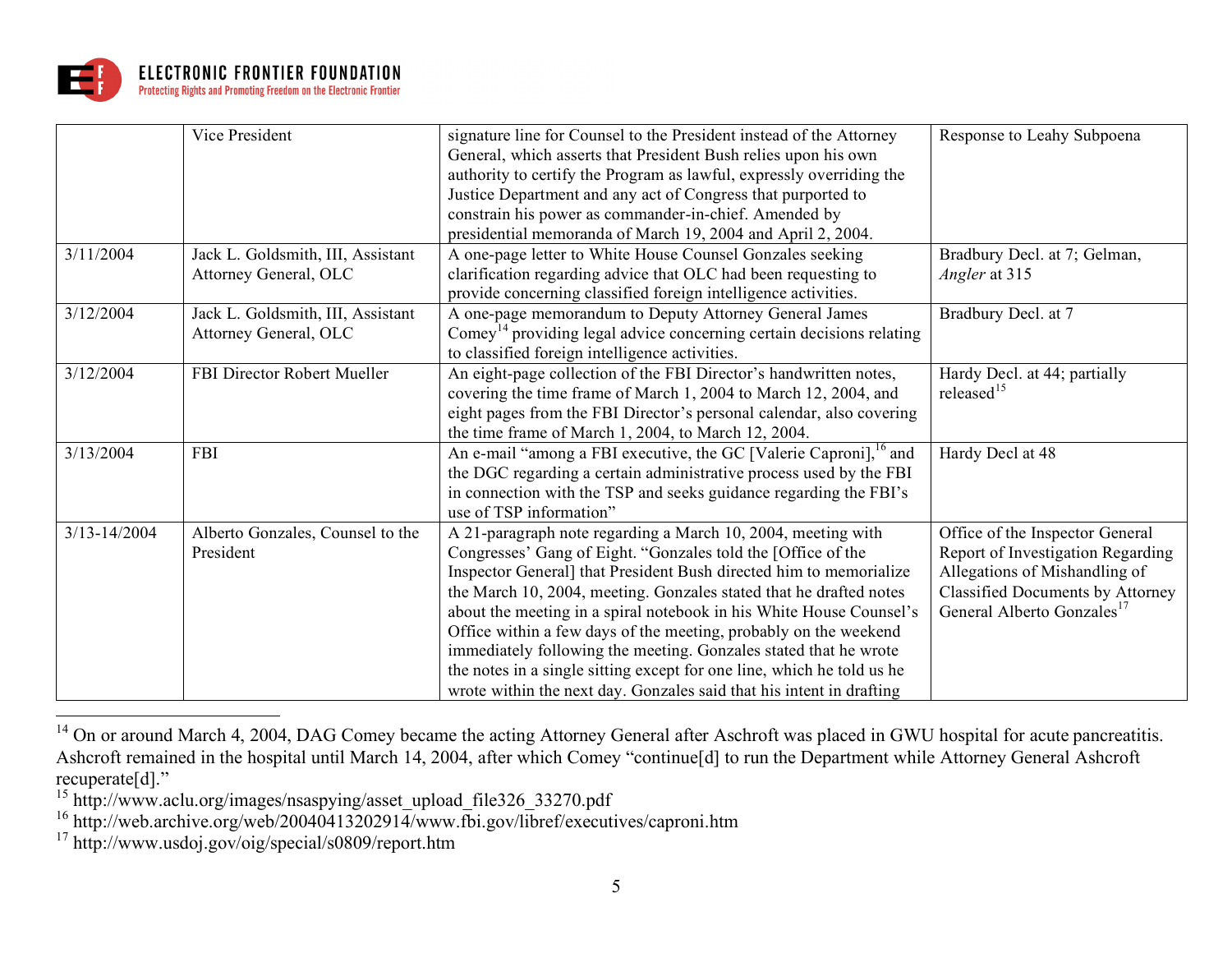

|           |                                                                           | the notes was to record the reactions of the congressional leaders<br>during the meeting, as opposed to recording any operational details<br>about the program that were discussed. In the notes, Gonzales listed<br>who was present, followed by a general summary of the briefing<br>given to the congressional leaders by intelligence agency officials,<br>and the congressional leaders' responses to the briefing." The note<br>contains "three paragraphs about the NSA surveillance program<br>[that] contain SCI information based on references to operational<br>aspects of the program as well as the use of the codeword for the<br>program in conjunction with these operational aspects." |                                                                                                                                                    |
|-----------|---------------------------------------------------------------------------|----------------------------------------------------------------------------------------------------------------------------------------------------------------------------------------------------------------------------------------------------------------------------------------------------------------------------------------------------------------------------------------------------------------------------------------------------------------------------------------------------------------------------------------------------------------------------------------------------------------------------------------------------------------------------------------------------------|----------------------------------------------------------------------------------------------------------------------------------------------------|
| 3/14/2004 | Unknown [Jack L. Goldsmith,<br>$III$ <sup>18</sup>                        | A five-page document, dated March 14, 2004, which consists of<br>bullet points related to an undated two-page document entitled<br>"Presentation: Where DOJ is on [REDACTED]," <sup>19</sup> and purportedly<br>contains "preliminary legal analysis of OLC."                                                                                                                                                                                                                                                                                                                                                                                                                                            | Bradbury Decl. at 35                                                                                                                               |
| 3/15/2004 | Jack L. Goldsmith, III, Assistant<br>Attorney General, OLC                | A three-page memorandum to Deputy Attorney General James<br>Comey outlining "preliminary OLC views with respect to certain<br>legal issues concerning classified foreign intelligence activities."<br>Responsive to a subpoena about the surveillance program and in the<br>possession of the Office of the Vice President.                                                                                                                                                                                                                                                                                                                                                                              | Bradbury Decl. at 6; OVP<br>Response to Leahy Subpoena                                                                                             |
| 3/16/2004 | James B. Comey, acting Attorney<br>General and Deputy Attorney<br>General | A two-page memorandum to White House Counsel Alberto<br>Gonzales, containing "legal recommendations regarding classified<br>foreign intelligence activities," attaching a previous memorandum by<br>Jack Goldsmith.                                                                                                                                                                                                                                                                                                                                                                                                                                                                                      | Bradbury Decl. at 6; Written<br>Questions to Former Deputy<br>Attorney General James B. Comey<br>Submitted by Senator Patrick<br>Leahy at $2^{20}$ |
| 3/19/2004 | Unknown                                                                   | Presidential memorandum amending the March 11, 2004<br>Presidential Authorization.                                                                                                                                                                                                                                                                                                                                                                                                                                                                                                                                                                                                                       | OVP Response to Leahy<br>Subpoena                                                                                                                  |
| 3/22/2004 | Assistant Attorney General for<br><b>OLC</b>                              | A three-page memorandum to Deputy Attorney General James<br>"confirming oral advice on particular matter concerning classified<br>foreign intelligence activities."                                                                                                                                                                                                                                                                                                                                                                                                                                                                                                                                      | Bradbury Decl. at 6                                                                                                                                |
| 3/30/2004 | James B. Comey, Deputy<br><b>Attorney General</b>                         | A five-page document to the Attorney General Ashcroft providing<br>an outline to a briefing including a "summary of preliminary OLC                                                                                                                                                                                                                                                                                                                                                                                                                                                                                                                                                                      | Bradbury Decl. at 30                                                                                                                               |

<sup>&</sup>lt;sup>18</sup> Goldsmith was the only then current OLC attorney who was read-in to the Program.

<sup>&</sup>lt;sup>19</sup> The redacted word is a "classified codename." The codename for the Program, "Stellar Wind," is itself classified.

<sup>&</sup>lt;sup>20</sup> Comey testified that "I recall sending one memorandum to the White House, after March 10, which I believe attached a memorandum written by Goldsmith." http://leahy.senate.gov/press/200705/052507ComeyResponse.pdf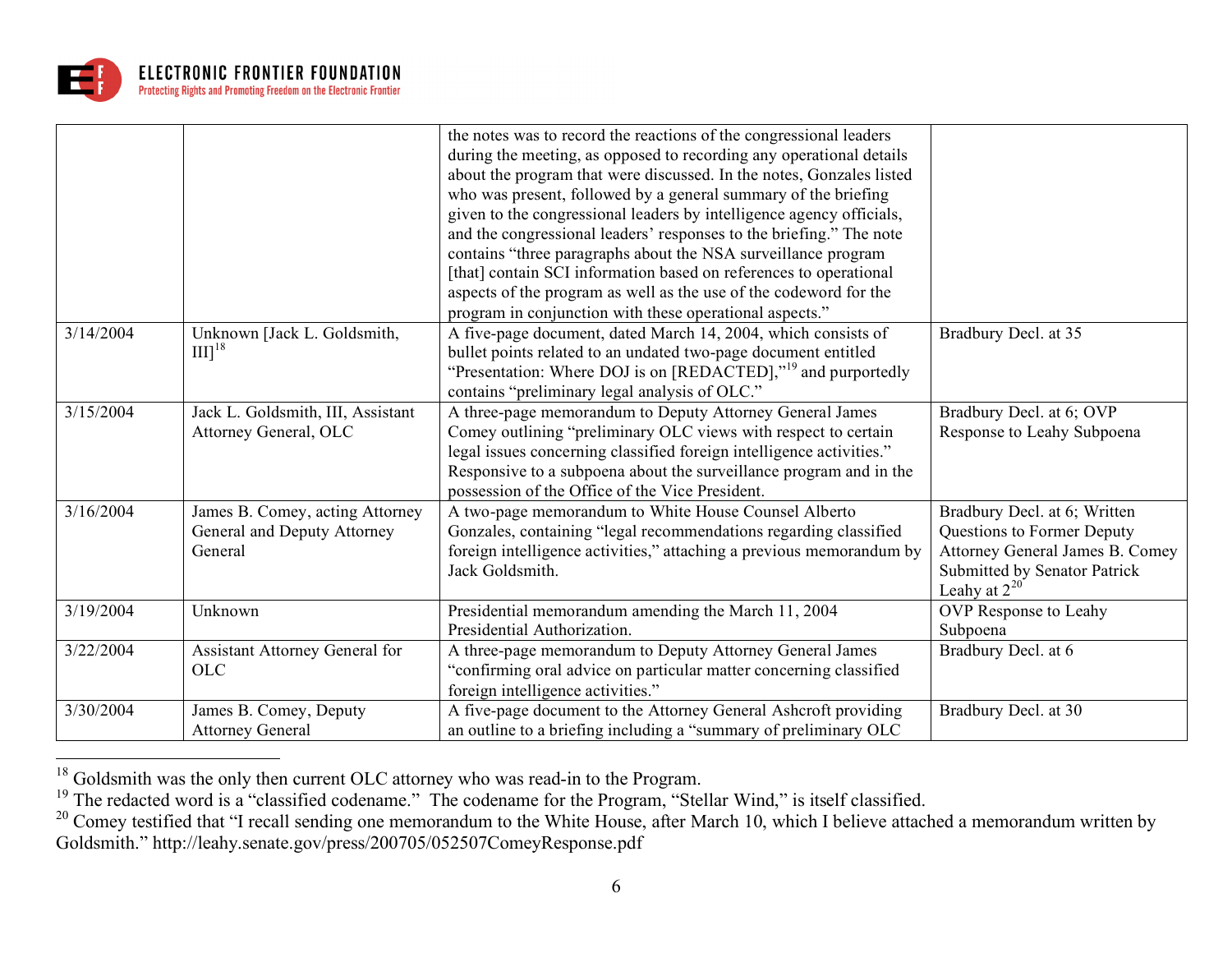

|                              |                                                                           | conclusions concerning the TSP and other intelligence activities; a<br>discussion of issues for decision concerning these intelligence<br>activities; a description of advice provided by OLC to other<br>Executive Branch agencies and components concerning these<br>activities; and an identification of legal issues requiring further |                                                                        |
|------------------------------|---------------------------------------------------------------------------|--------------------------------------------------------------------------------------------------------------------------------------------------------------------------------------------------------------------------------------------------------------------------------------------------------------------------------------------|------------------------------------------------------------------------|
|                              |                                                                           | discussion."                                                                                                                                                                                                                                                                                                                               |                                                                        |
| 3/22004                      | Alberto Gonzales, Counsel to the                                          | Memo to the Justice Department that "rejected every point in the                                                                                                                                                                                                                                                                           | Gelman, Angler at 321; Written                                         |
| ("shortly after")            | President                                                                 | [March 11] letter the Goldsmith and Philbin had brought to Gonzales                                                                                                                                                                                                                                                                        | Questions to Former Deputy                                             |
| March 10,"<br>likely between |                                                                           | at home.  The document reiterated the president's sole authority to<br>decide the law and reasserted the lawfulness of every element in the                                                                                                                                                                                                | Attorney General James B. Comey<br><b>Submitted by Senator Patrick</b> |
| $3/12$ and $3/16$ )          |                                                                           | program. Any adjustments would come for strictly operational                                                                                                                                                                                                                                                                               | Leahy at 2                                                             |
|                              |                                                                           | reasons, at the president's own discretion."                                                                                                                                                                                                                                                                                               |                                                                        |
| 3/??/2004                    | Special Assistant to the Director<br>of the FBI [Drew S. Parenti] $^{21}$ | A "collection of handwritten notes of the FBI Director's Special<br>Assistant regarding the pre-March 2004 chronology of events<br>surrounding the TSP."                                                                                                                                                                                   | Hardy Decl. at 45.                                                     |
| 4/2/2004                     | Unknown                                                                   | Presidential memorandum amending the March 11, 2004<br>Presidential Authorization.                                                                                                                                                                                                                                                         | OVP Response to Leahy<br>Subpoena                                      |
| 5/5/2004                     | White House [David Addington]                                             | Presidential Authorization for NSA Program.                                                                                                                                                                                                                                                                                                | OVP Response to Leahy<br>Subpoena                                      |
| 5/6/2004                     | Jack L. Goldsmith, III, Assistant<br>Attorney General in OLC              | A 108-page memorandum to Attorney General Ashcroft "prepared in<br>response to a request from the Attorney General that OLC perform a<br>legal review of classified foreign intelligence activities." Responsive<br>to a subpoena about the surveillance program and in the possession<br>of the Office of the Vice President.             | Bradbury Decl. at 21; OVP<br>Response to Leahy Subpoena                |
| 6/23/2004                    | White House [David Addington]                                             | Presidential Authorization for NSA Program.                                                                                                                                                                                                                                                                                                | OVP Response to Leahy<br>Subpoena                                      |
| 7/16/2004                    | Jack L. Goldsmith, III, Assistant<br>Attorney General in OLC              | A nine-page memorandum to Attorney General Ashcroft,<br>"evaluating the implications of a recent Supreme Court decision <sup>22</sup> for<br>certain foreign intelligence activities." Responsive to a subpoena<br>about the surveillance program and in the possession of the Office of<br>the Vice President.                            | Bradbury Decl. at 22; OVP<br>Response to Leahy Subpoena                |
| 8/9/2004                     | Daniel Levin, Acting Assistant                                            | A one-page memorandum to Deputy Attorney General James                                                                                                                                                                                                                                                                                     | Bradbury Decl. at 5; OVP                                               |

<sup>&</sup>lt;sup>21</sup> Mueller appointed Drew S. Parenti as Special Assistant to the Director on February 24. 2004. http://www.fbi.gov/pressrel/pressrel04/parenti022404.htm

 $^{22}$  *Hamdi v. Rumsfeld*, 542 U.S. 507 (2004) was decided on June 28, 2004.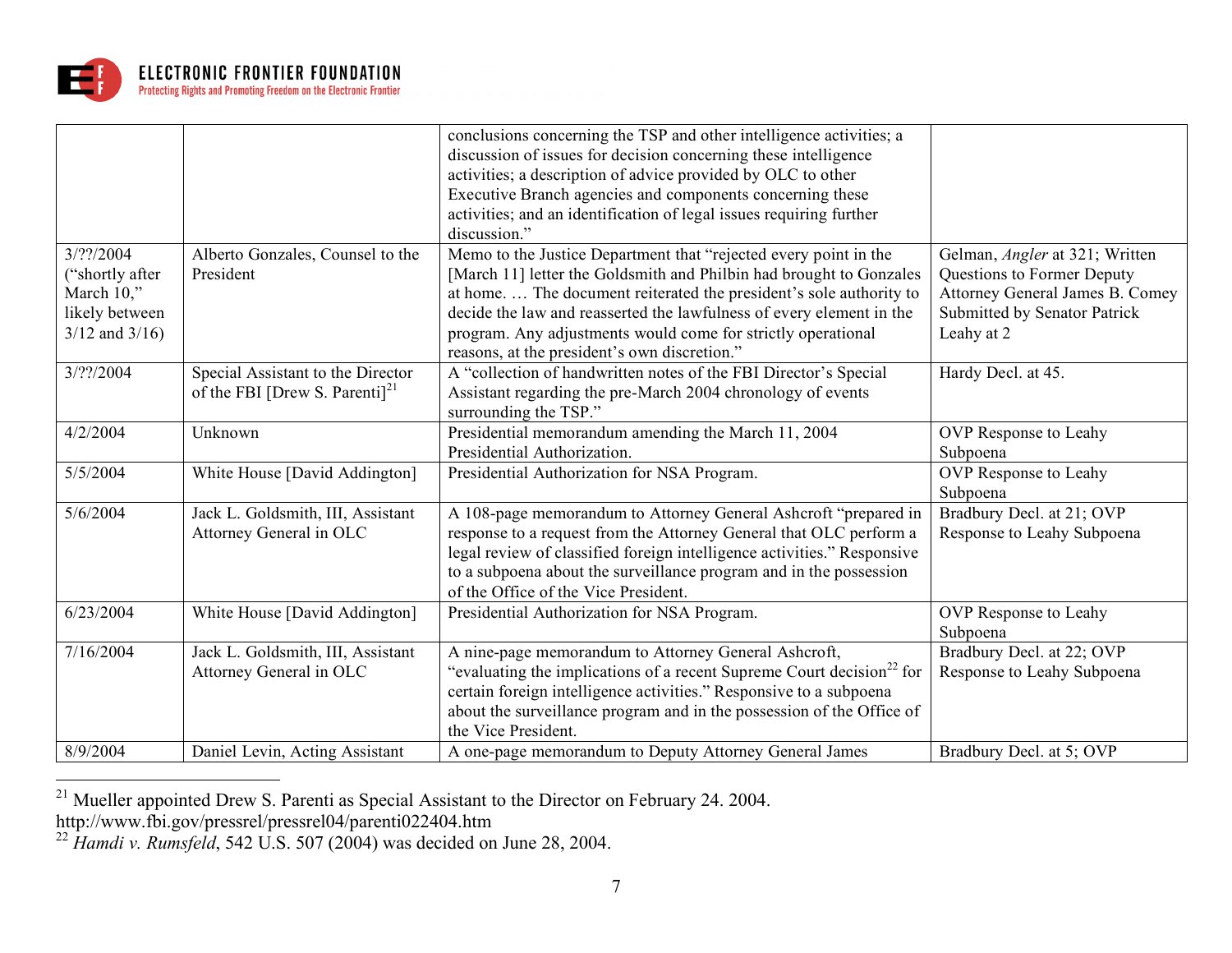

|                 | Attorney General in OLC                | Comey, entitled "Proposed Memorandum," containing OLC's advice<br>on decision to be made by Deputy Attorney General regarding<br>intelligence collection activity. Responsive to a subpoena about the<br>surveillance program and in the possession of the Office of the Vice<br>President.                                                                                                                                        | Response to Leahy Subpoena        |
|-----------------|----------------------------------------|------------------------------------------------------------------------------------------------------------------------------------------------------------------------------------------------------------------------------------------------------------------------------------------------------------------------------------------------------------------------------------------------------------------------------------|-----------------------------------|
| After 9/14/2004 | <b>FBI</b>                             | Undated five-page document entitled "Chronology" which details<br>events regarding the TSP from 9/14/01 to 9/14/04.                                                                                                                                                                                                                                                                                                                | Hardy Decl. at 45                 |
| 9/15/2004       | Deputy Attorney General James<br>Comey | A one-page memorandum to FBI Director Mueller entitled "National<br>Security Agency Collection Activity."                                                                                                                                                                                                                                                                                                                          | Bradbury Decl. at 25              |
| 9/17/2004       | White House [David Addington]          | Presidential Authorization for NSA Program.                                                                                                                                                                                                                                                                                                                                                                                        | OVP Response to Leahy<br>Subpoena |
| 10/6/2004       | Counter-Terrorism Division, FBI        | An Intelligence Report "concerning the importance and value of<br>information collected by the TSP and acted on by the FBI in several<br>FBI counterterrorism investigations. This Intelligence Report<br>consists of backgrounds and summaries of these investigations with<br>specific investigative information as to the use and value of TSP<br>information in the successful accomplishments within these<br>investigation." | Hardy Decl. at 39                 |
| 11/17/2004      | White House [David Addington]          | Presidential Authorization for NSA Program.                                                                                                                                                                                                                                                                                                                                                                                        | OVP Response to Leahy<br>Subpoena |
| 11/23/2004      | Counter-Terrorism Division, FBI        | An internal memorandum "concerning investigative leads generated<br>by TSP information and acted on by the FBI in certain FBI<br>counterterrorism investigations. This memorandum delineates the<br>actions and tasks performed by the FBI Unit in CTD that is<br>responsible for the administration of the TSP pursuant to these<br>investigative leads."                                                                         | Hardy Decl. at 28                 |
| 11/23/2004      | FBI Office of the General Counsel      | A document "containing questions and answers regarding certain<br>statistical and investigative information regarding the TSP with<br>handwritten comments and marginalia."                                                                                                                                                                                                                                                        | Hardy Decl. at 44-45              |
| 1/11/2005       | White House [David Addington]          | Presidential Authorization for NSA Program.                                                                                                                                                                                                                                                                                                                                                                                        | OVP Response to Leahy<br>Subpoena |
| 3/1/2005        | White House [David Addington]          | Presidential Authorization for NSA Program.                                                                                                                                                                                                                                                                                                                                                                                        | OVP Response to Leahy<br>Subpoena |
| 4/19/2005       | White House [David Addington]          | Presidential Authorization for NSA Program.                                                                                                                                                                                                                                                                                                                                                                                        | OVP Response to Leahy<br>Subpoena |
| 6/14/2005       | White House [David Addington]          | Presidential Authorization for NSA Program.                                                                                                                                                                                                                                                                                                                                                                                        | OVP Response to Leahy             |